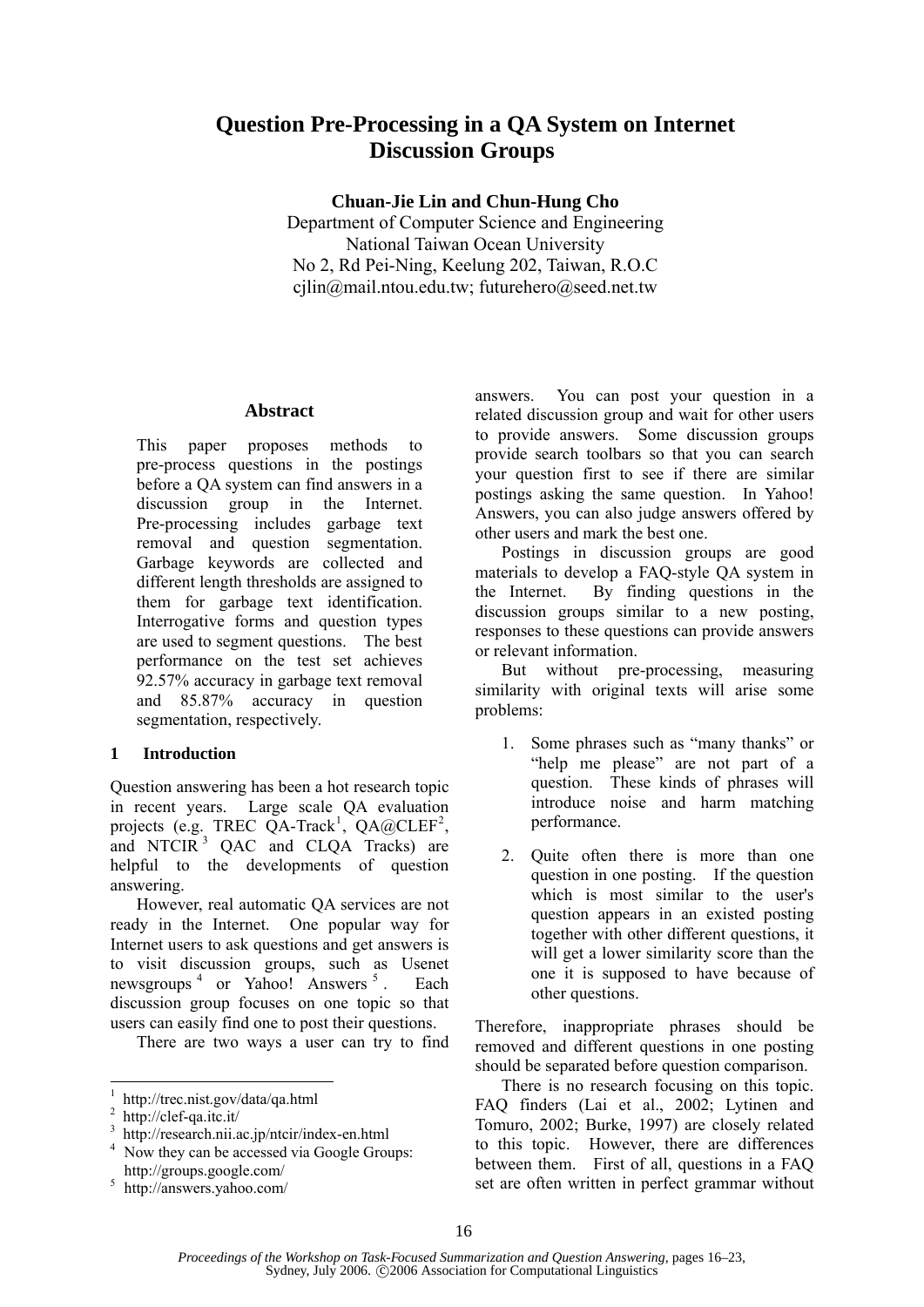garbage text. Second, questions are often paired with answers separately. I.e. there is often one question in one QA pair.

There were some research groups who divided questions into segments. Soricut and Brill (2004) chunked questions and used them as queries to search engines. Saquete et al. (2004) focused on decomposition of a complex question into several sub-questions. In this paper, question segmentation is to identify different questions posed in one posting.

# **2 Garbage Text Removal**

# **2.1 Garbage Texts**

Articles in discussion groups are colloquial. Users often write articles as if they are talking to other users. For this reason, phrases expressing appreciation, begging, or emotions of writers are often seen in the postings. For example:

有關 powerpoint 問題 我想請問一下 」該 如何把 access 的整個視窗放到簡報上撥放 謝謝。

(About Powerpoint, I'd like to  $ask<sub>1</sub>$ , how to put the whole window seen in Access onto a slide? Thank  $you<sub>2</sub>!)$ 

The phrases "我想請問一下" ("I'd like to ask") and "謝謝" ("Thank you") are unimportant to the question itself.

These phrases often contain content words, not stop words, and thus are hard to be distinguished with the real questions. If these phrases are not removed, it can happen that two questions are judged "similar" because one of these phrases appears in both questions.

A phrase which contributes no information about a question is called *garbage text* in this paper and should be removed beforehand in order to reduce noise. The term *theme text* is used to refer to the remaining text.

After examining real querying postings, some characteristics of garbage texts are observed:

- 1. Some words strongly suggest themselves being in a garbage text, such as "thank" in "thank you so much", or "help" in "who can help me".
- 2. Some words appear in both theme texts and garbage texts, hence ambiguity arises. For example:

"請教<u>高手</u>" (Any expert please help) "快閃高手" (Flash Expert)

The first phrase is a garbage text, while the second phrase is a product name. The word "expert" suggests an existence of a garbage text but not in all cases.

Because punctuation marks are not reliable in Chinese, we use sentence fragment as the unit to be processed. A *sentence fragment* is defined to be a fragment of text segmented by commas, periods, question marks, exclamation marks, or space marks. A space mark can be a boundary of a sentence fragment only when both characters preceding and following the space mark are not the English letters, digits, or punctuation marks.

# **2.2 Strategies to Remove Garbage Texts**

Frequent terms seen in garbage texts are collected as *garbage keywords* and grouped into classes according to their meanings and usages. Table 1 gives some examples of classes of garbage keywords collected from the training set.

| 請問一下,煩請,不好意思…  |
|----------------|
|                |
| 賜教,請教,幫我解答,救我… |
|                |
|                |

**Table 1. Some Classes of Garbage Keywords** 

To handle ambiguity, this paper proposes a length information strategy to determine garbage texts as follows:

If a sentence fragment contains a garbage keyword and the length of the fragment after removing the garbage keyword is less than a threshold, the whole fragment will be judged as a garbage text. Otherwise, only the garbage keyword itself is judged as garbage text if it is never in an ambiguous case.

Different length thresholds are assigned to different classes of garbage keywords. If more than one garbage keyword occurring in a fragment, discard all the keywords first, and then compare the length of the remaining fragment with the maximal threshold among the ones corresponding to these garbage keywords.

In order to increase the coverage of garbage keywords, other linguistic resources are used to expand the list of garbage keywords. Synonyms in Tongyici Cilin (同義詞詞林), a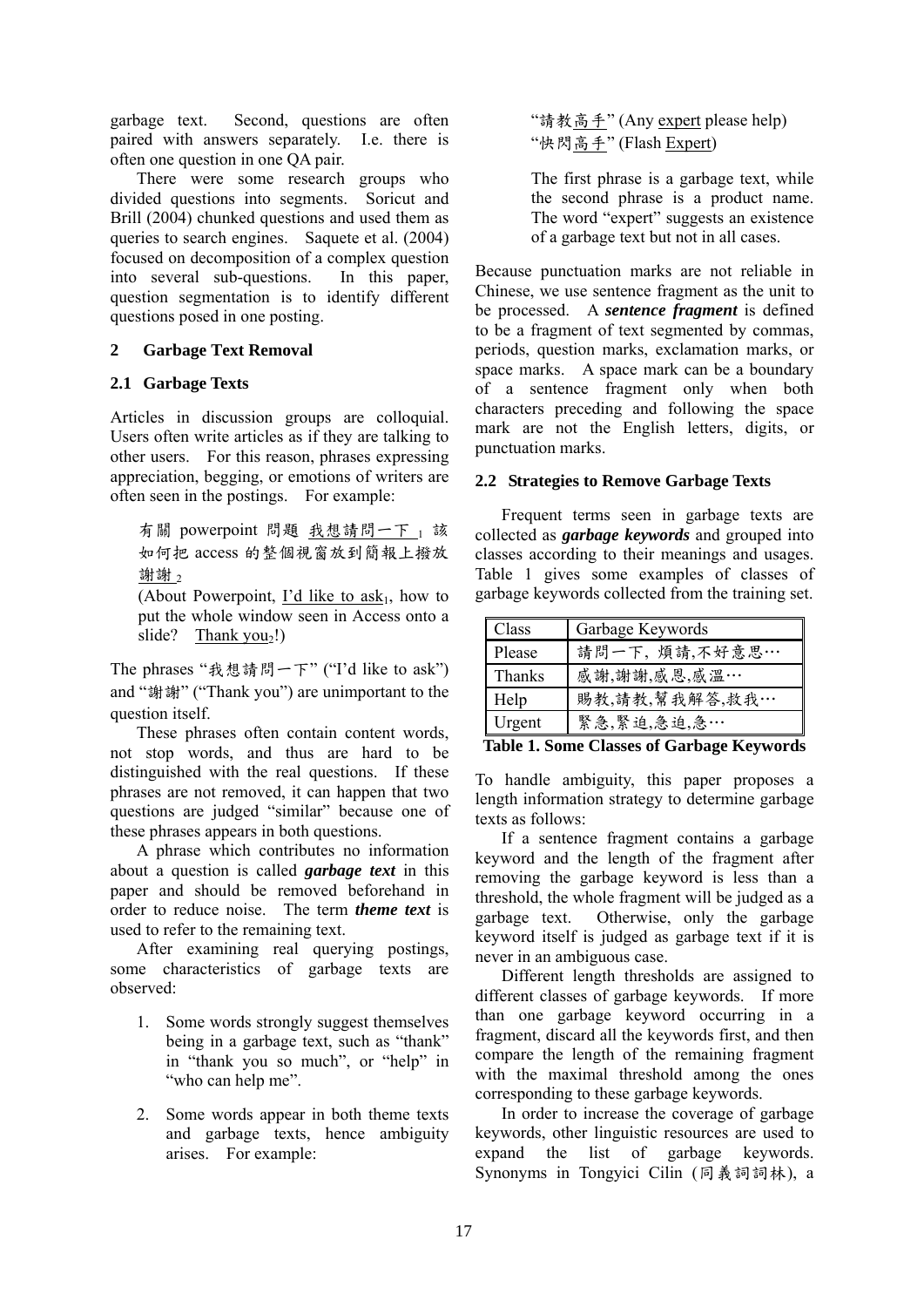thesaurus of Chinese words, are added into the list. More garbage keywords are added by common knowledge.

## **3 Question Segmentation**

When a user posts an article in a discussion group, he may pose more than one question at one time. For example, in the following posting:

- Office 2003 和 XP←有何不同之處呢? 哪 一個比較新呢? 最新的版本 是????????????
- (Office 2003 and  $XP \leftarrow$  What are the differences between them? Which version is newer? What is the latest version????????????)

there are 3 questions submitted at a time. If a new user wants to know the latest version of Office, responses to the previous posting will give answers.

Table 2 lists the statistics of number of questions in the training set. The first column is the number of questions in one posting. The second and the third columns are the number and the percentage of postings which contain such number of questions, respectively.

|          | Post# | Perc $(\% )$ |
|----------|-------|--------------|
|          | 494   | 56.98        |
| 2        | 259   | 29.87        |
| 3        | 82    | 9.46         |
|          | 22    | 2.54         |
| 5        |       | 0.46         |
| $\geq 6$ | 6     | 0.69         |
| $\geq 2$ | 373   | 43.02        |
| Total    | 867   | 100.00       |

**Table 2. Statistics of Number of Questions in Postings** 

As we can see in Table 2, nearly half (43.02%) of the postings contain two or more questions. That is why question segmentation is necessary.

# **3.1 Characteristics of Questions in a Posting**

Several characteristics of question texts in postings were found in real discussion groups:

1. Some people use '?' (question mark) at the end of a question while some people do not. In Chinese, some people even separate sentences only by spaces instead of punctuation marks. (Note that there is no space mark between words in Chinese text.)

- 2. Questions are usually in interrogative form. Either interrogatives or question marks appear in the questions.
- 3. One question may occur repeatedly in the same posting. It is often the case that a question appears both in the title and in the content. Sometimes a user repeats a sentence several times to show his anxiety.
- 4. One question may be expressed in different ways in the same posting. The sentences may be similar. For example:
	- A: Office2000的剪貼簿只能維持12個 項目?
	- B: Office2000的剪貼簿只能保持12個 項目?
	- (Can the clipboard of Office2000 only keep 12 items?)

"維持" and "保持" are synonyms in the meaning of "keep".

Dissimilar sentences may also refer to the same question. For example,

- (1) How to use automatic text wrapping in Excel?
- (2) If I want to put two or more lines in one cell, what can I do?
- (3) How to use it?

These three sentences ask the same question: "How to use automatic text wrapping in Excel?" The second sentence makes a detailed description of what he wants to do. Topic of the third sentence is the same as the first sentence hence is omitted. Topic ellipsis is quite often seen in Chinese.

5. Some users will give examples to explain the questions. These sentences often start with phrases like "for example" or "such as".

# **3.2 Strategies to Separate Questions**

According to the observations in Section 3.1, several strategies are proposed to separate questions: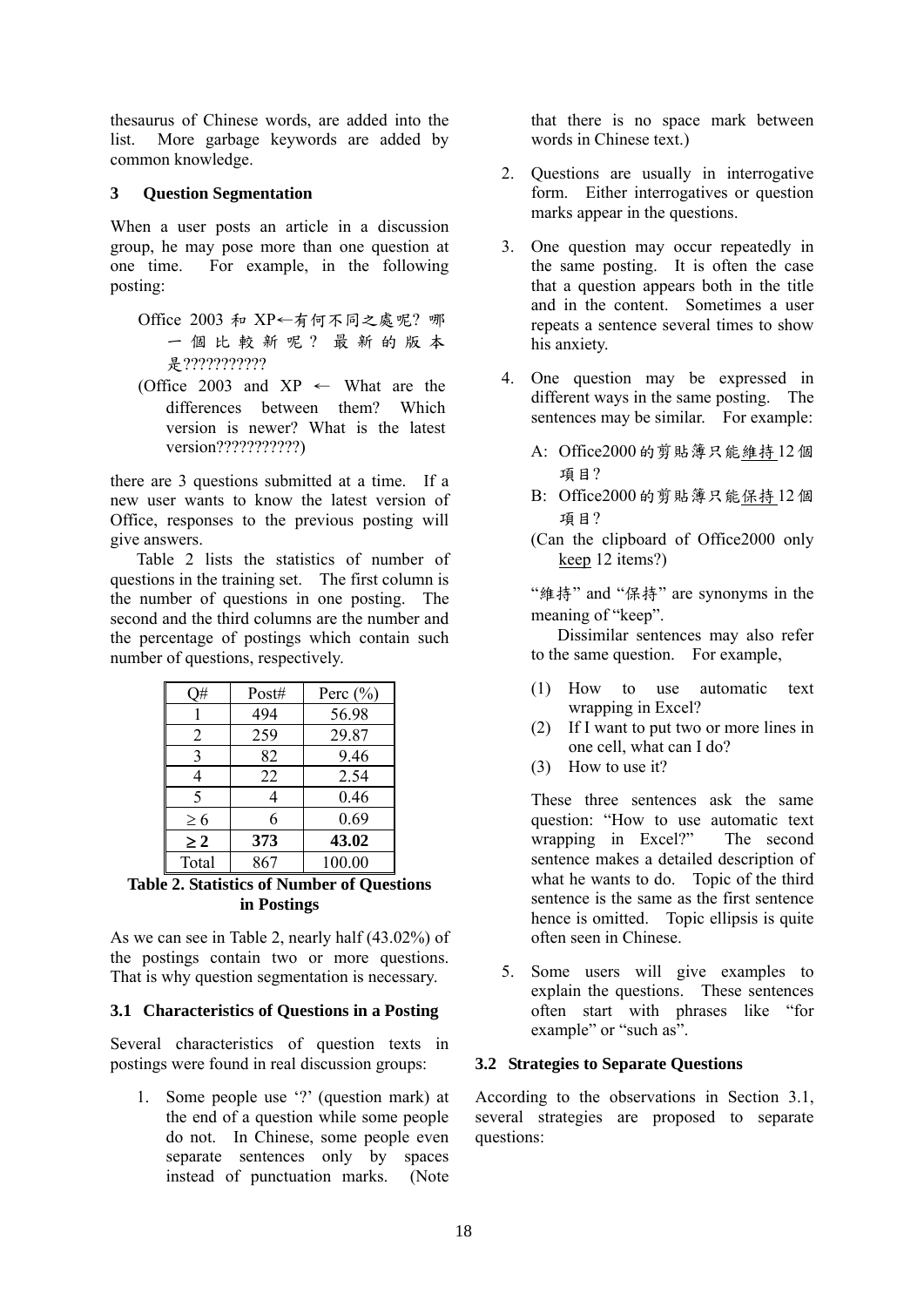#### **(1) Separating by Question Mark ('?')**

It is the simplest method. We use it as a baseline strategy.

## **(2) Identifying Questions by Interrogative Forms**

Questions are usually in *interrogative forms* including subject inversion ("is he…", "does it…"), using interrogatives ("who is…"), or a declarative sentence attached with a question mark ("Office2000 is better?"). Only the third form requires a question mark. The first two forms can specify themselves as questions by text only. Moreover, there are particles in Chinese indicating a question as well, such as "嗎" or "呢".

If a sentence fragment is in interrogative form, it will be judged as a question and separated from the others. A fragment not in interrogative form is merged with the nearest question fragment preceding it (or following it if no preceding one). Note that garbage texts have been removed before question separation.

## **(3) Merging or Removing Similar Sentences**

If two sentence fragments are exactly the same, one of them will be removed. If two sentence fragments are similar, they are merged into one question fragment.

Similarity is measured by the Dice coefficient (Dice, 1945) using weights of common words in the two sentence fragments. The similarity of two sentence fragments *X* and *Y* is defined as follows:

$$
Sim(X, Y) = \frac{2 \times \sum_{k \in X \cap Y} Wt(k)}{\sum_{w \in X} Wt(w) + \sum_{t \in Y} Wt(t)}
$$
(1)

where  $Wt(w)$  is the weight of a word *w*. In Equation 1,  $k$  is one of the words appearing in both *X* and *Y*. Fragments with similarity higher than a threshold are merged together.

The weight of a word is designed as the weight of its part-of-speech as listed in Table 3. Nouns and verbs have higher weights, while adverbs and particles have lower weights. Note that foreign words are assigned a rather high weight, because names of software products such as "Office" or "Oracle" are often written in English, which are foreign words with respect to Chinese.

| <b>POS</b>                        | Weight |
|-----------------------------------|--------|
| Vt (Transitive Verb),             | 100    |
| FW (Foreign Word)                 |        |
| N(Noun)                           | 90     |
| Vi (Intransitive Verb)            | 80     |
| A (Adjective)                     | 40     |
| ADV (Adverb), ASP (Tense),        |        |
| C (Connective), DET (Determiner), |        |
| P (Preposition), T (Particle)     |        |

**Table 3. Weights of Part-of-Speeches**

Before computing similarity, word segmentation is performed to identify words in Chinese text. After that, a part-of-speech tagger is used to obtain POS information of each word.

## **(4) Merging Questions with the Same Type**

The information of question type has been widely adopted in QA systems (Zhang and Lee, 2003; Hovy et al., 2002; Harabagiu et al., 2001). *Question type* often refers to the possible type of its answer, such as a person name, a location name, or a temporal expression. The question types used in this paper are PERSON, LOCATION, REASON, QUANTITY, TEMPORAL, COMPARISON, DEFINITION, METHOD, SELECTION, YESNO, and OTHER. Rules to determine question types are created manually.

This strategy tries to merge two question fragments of the same question type. This paper proposes two features to determine the threshold to merge two question fragments: length and sum of term weights of a fragment. Length is measured in characters and term weights are designed as in Table 3.

Merging algorithm is as follows: if the feature value of a question fragment is smaller than a threshold, it will be merged into the preceding question fragment (or the following fragment if no preceding one). This strategy applies recursively until no question fragment has a feature value lower than the threshold.

## **(5) Merging Example Fragments**

If a fragment starts with a phrase such as "for example" or "such as", it will be merged into its preceding question fragment.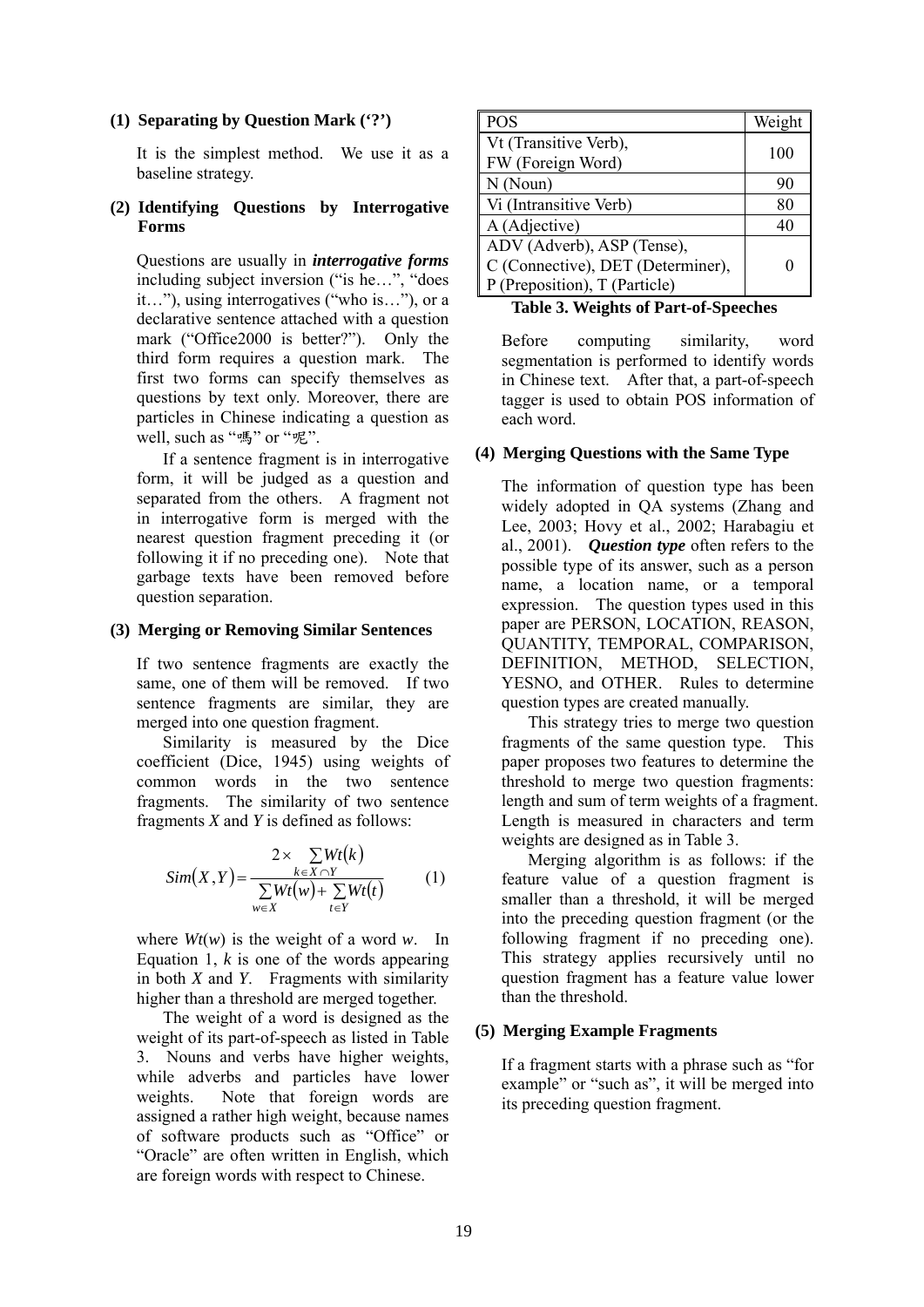#### **4 Experiments**

#### **4.1 Experimental Data**

All the experimental data were collected from Yahoo! Knowledge<sup>+</sup> (Yahoo! 奇摩知識<sup>+</sup>)<sup>6</sup>, discussion groups similar to Yahoo! Answers but using Chinese instead of English.

Three discussion groups, "Business Application" (商務應用), "Website Building" (網站架設), and "Image Processing" (影像處理), were selected to collect querying postings. The reason that we chose these three discussion groups was their moderate growing rates. We could collect enough amount of querying postings published in the same period of time.

The following kinds of postings were not selected as our experimental data:

- 1. No questions inside
- 2. Full of algorithms or program codes
- 3. Full of emoticons or Martian texts (火星 文, a funny term used in Chinese to refer to a writing style that uses words with similar pronunciation to replace the original text)
- 4. Redundant postings

Totally 598 querying postings were collected as the training set and 269 postings as the test set. The real numbers of postings collected from each group are listed in Table 4, where "BA", "WB", and "IP" stand for "Business Application", "Website Building", and "Image Processing", respectively.

| Group               |    |     |
|---------------------|----|-----|
| <b>Training Set</b> | 98 | 197 |
| <b>Test Set</b>     |    |     |

**Table 4. Numbers of Postings in the Data Set** 

Two persons were asked to mark garbage texts and separate questions in the whole data set. If a conflicting case occurred, a third person (who was one of the authors of this paper) would solve the inconsistency.

#### **4.2 Garbage Texts Removal**

The first factor examined in garbage text removal is the length threshold. Table 5 lists the experimental results on the training set and

Table 6 on the test set. All garbage keywords are collected from the training set.

Eight experiments were conducted to use different values as length thresholds. The strategy *Len*k sets the length threshold to be *k* characters (no matter in Chinese or English). Hence, *Len*0 is one baseline strategy which removes only the garbage keyword itself. *LenS* is the other baseline strategy which removes the whole sentence fragment where a garbage keyword appears.

The strategy *Heu* uses different length thresholds for different classes of garbage keywords. The thresholds are heuristic values after observing many examples in the training set.

Accuracy is defined as the percentage of successful removal. In one posting, if all real garbage texts are correctly removed and no other text is wrongly deleted, it counts one successful removal.

| Strategy | Accuracy $(\% )$ |
|----------|------------------|
| Len0     | 64.21            |
| LenS     | 27.59            |
| Len1     | 73.91            |
| Len2     | 78.43            |
| Len3     | 80.60            |
| Len4     | 78.26            |
| Len5     | 71.91            |
| Heu      | 99.67            |
| HeuExp   | 99.67            |

**Table 5. Accuracy of Garbage Text Removal with Different Length Thresholds (Training)** 

| <b>Strategy</b> | Accuracy $(\% )$ |
|-----------------|------------------|
| Len0            | 62.08            |
| LenS            | 24.54            |
| Len1            | 69.52            |
| Len2            | 75.09            |
| Len3            | 75.46            |
| Len4            | 71.75            |
| Len5            | 65.80            |
| Heu             | 87.73            |
| <b>HeuExp</b>   | 92.57            |

**Table 6. Accuracy of Garbage Text Removal with Different Length Thresholds (Test Set)** 

As we can see in both tables, the two baseline strategies are poorer than any other strategy. It means that length threshold is useful to decide garbage existence.

*Heu* is the best strategy (99.67% on the training set and 87.73% on the test set). *Len*3 is

 6 http://tw.knowledge.yahoo.com/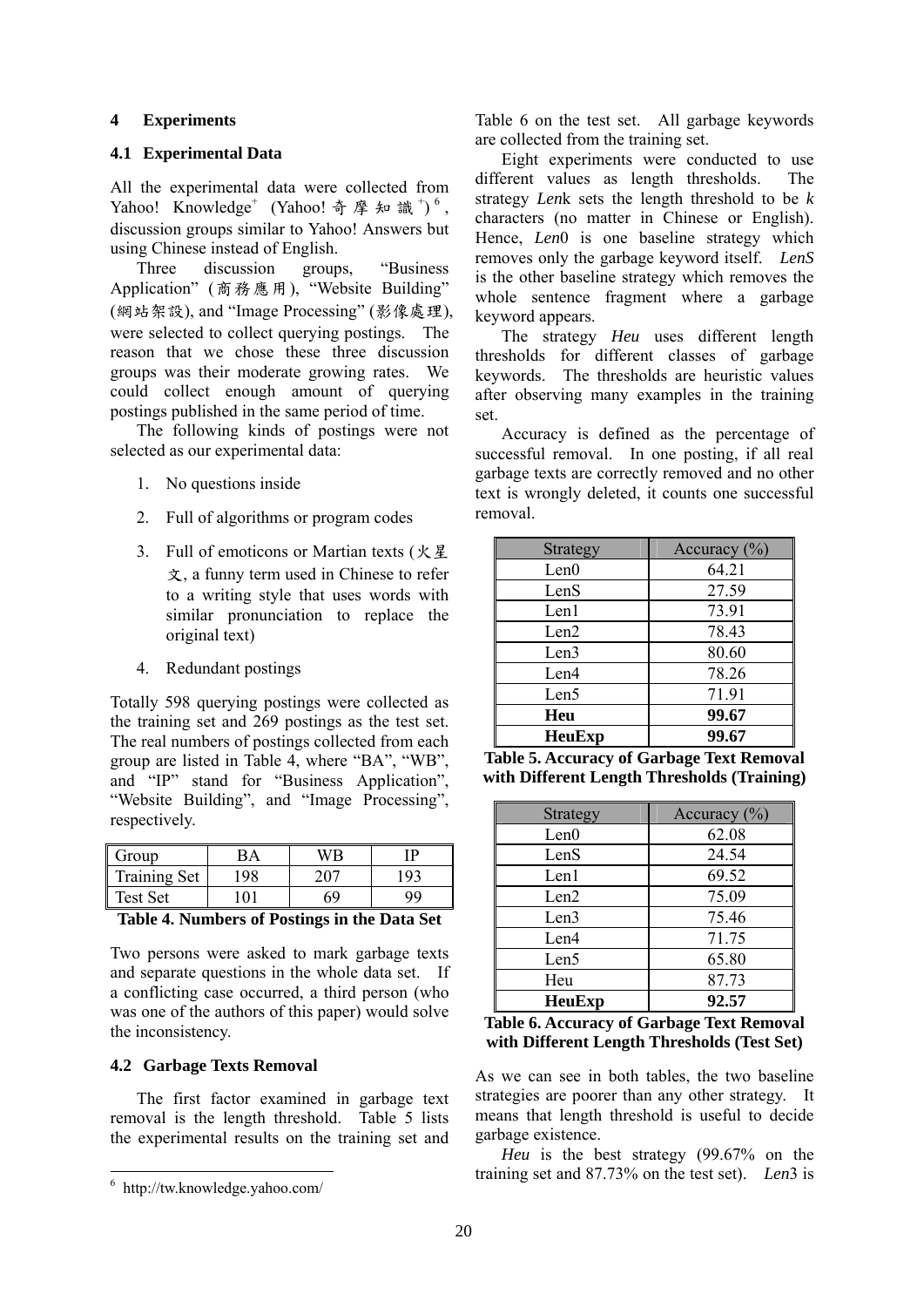the best strategy (80.60% on the training set and 75.49% on the test set) among *Len*k, but it is far worse than *Heu*. We can conclude that the length threshold should be assigned individually for each class of garbage words. If it is assigned carefully, the performance of garbage removal will be good.

The second factor is the expansion of garbage keywords. The strategy *HeuExp* is the same as *Heu* except that the list of garbage keywords was expanded as described in Section 2.2.

Comparing the last two rows in Table 6, *HeuExp* strategy improves the performance from 87.73% to 92.57%. It shows that a small amount of postings can provide good coverage of garbage keywords after keyword expansion by using available linguistic resources.

The results of *HeuExp* and *Heu* on the training set are the same. It makes sense because the expanded list suggests garbage existence in the training set no more than the original list does.

## **4.3 Question Segmentation**

## **Overall Strategies**

Six experiments were conducted to see the performance of different strategies for question segmentation. The strategies used in each experiment are:

- *Baseline*: using only '?' (question mark) to separate questions
- *SameS*: removing repeated sentence fragments then separating by '?'
- *Interrg*: after removing repeated sentence fragments, separating questions which are in interrogative forms
- *SimlrS*: following the strategy *Interrg*, removing or merging similar sentence fragments of the same question type
- *ForInst*: following the strategy *SimlrS*, merging a sentence fragment beginning with "for instance" and alike with its preceding question fragment
- *SameQT*: following the strategy *ForInst*, merging question fragments of the same question type without considering similarity

Table 7 and Table 8 depict the results of the six experiments on the training set and the test set, respectively. The second column in each table lists the accuracy which is defined as the *percentage* of postings which are separated into the same number of questions as manually tagged. The third column gives the *number* of postings which are correctly separated. The fourth and the fifth columns contain the numbers of postings which are separated into more and fewer questions, respectively.

| Strategy        | Acc $(\% )$ | Same | More | Fewer |
|-----------------|-------------|------|------|-------|
| <b>Baseline</b> | 50.67       | 303  | 213  | 82    |
| SameS           | 59.03       | 353  | 156  | 89    |
| Interrg         | 64.88       | 388  | 204  | h     |
| SimlrS          | 75.08       | 449  | 141  |       |
| ForInst         | 75.75       | 453  | 137  |       |
| <b>SameQT</b>   | 88.29       | 528  | 13   | 57    |

| <b>Table 7. Accuracy of Question Segmentation</b> |
|---------------------------------------------------|
| by Different Strategies (Training Set)            |

| Strategy      | Acc $(\%)$ | Same | More | Fewer |
|---------------|------------|------|------|-------|
| Baseline      | 54.28      | 146  | 84   | 39    |
| SameS         | 65.43      | 176  | 54   | 39    |
| Interrg       | 65.43      | 176  | 93   |       |
| SimlrS        | 74.35      | 200  | 68   |       |
| ForInst       | 74.35      | 200  | 68   |       |
| <b>SameOT</b> | 85.87      | 231  | 16   | 22    |

#### **Table 8. Accuracy of Question Segmentation by Different Strategies (Test Set)**

As we can see in Table 7, performance is improved gradually after adding new strategies. *SameQT* achieves the best performance with 88.29% accuracy. Same conclusion could also be made by the results on the test set. *SameQT* is the best one with 85.87% accuracy.

In Table 7, *Baseline* achieves only 50.67% accuracy. That matches our observations: (1) one question is often stated many times by sentences ended with question marks in one posting (as 213 postings were separated into more questions); (2) some users do not use '?' in writing (as 82 postings were separated into fewer questions).

*SameS* greatly reduces the cases (57 postings) of separation into more questions by removing repeated sentences.

On the other hand, *Interrg* greatly reduces the cases (76 postings) of separation into fewer questions. Many question sentences without question marks were successfully captured by detecting the interrogative forms.

*SimlrS* also improves a lot (successfully reducing number of questions separated in 63 postings). But *ForInst* only improves a little. It is more common to express one question several times in different way than giving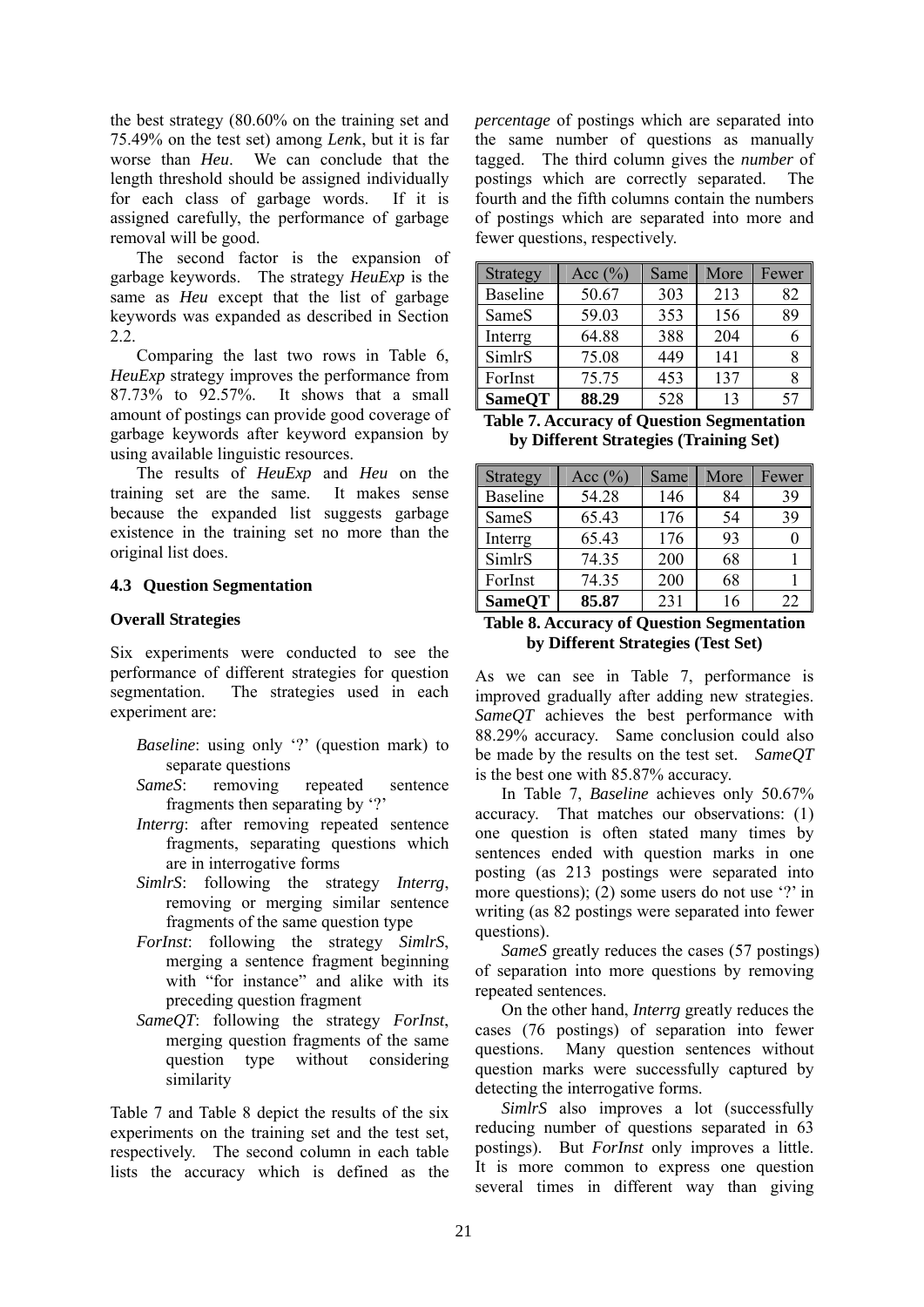examples.

*SameQT* achieves the best performance, which means that question type is a good strategy. Different ways to express a question are usually in the same question type. Comparing with *SimlrS* which also considers sentence fragments in the same question type, more improvement comes from the successful merging of fragments with topic ellipses, co-references, or paraphrases. However, there may be other questions in the same question type which are wrongly merged together (as 49 failures in the training set).

Considering the results on the test set, *Interrg* does not improve the overall performance comparing to *SameS* because the improvement equals the drop. *ForInst* does not improve either. It seems that giving examples is not common in the discussion groups.

#### **Thresholds in** *SameQT*

In the strategy *SameQT*, two features, length and sum of term weights, are used to determine thresholds to merge question fragments as mentioned in Section 3.2. In order to decide which feature is better and which threshold value should be set, two experiments were conducted.

| LenThr | Acc $(\%)$ | LenThr | Acc $(\% )$ |
|--------|------------|--------|-------------|
|        | 75.75      |        | 85.62       |
| 3      | 76.25      | 10     | 86.62       |
|        | 78.60      | 15     | 88.29       |
|        | 81.94      | 20     | 88.13       |
|        | 84.95      | 30     | 88.63       |
|        | 85.79      | 40     | 88.29       |
|        | 86.29      | ∞      | 88.29       |

**Table 9. Accuracy of Question Segmentation with Different Length Thresholds** 



**Figure 1. Accuracy of Question Segmentation with Different Length Thresholds** 

Table 9 depicts the experimental results of using length of sentence fragments as merging threshold. The column "LenThr" lists different settings of length threshold and the column "Acc" gives the accuracy.

The performance is gradually improved as the value of length threshold increases. The best one is LenThr=30 with 88.63% accuracy. However, "Always Merging" (LenThr=∞) achieves 88.29% accuracy, which is also acceptable comparing to the best performance. Fig 1 shows the curve of accuracy against length threshold.

Table 10 presents the experimental results of using sum of term weights as merging thresold. The column "WgtThr" lists different settings of length threshold and the column "Acc" gives the accuracy.

The performance is also gradually improved as the value of weight threshold increases. When WgtThr is set to be 500, 700, or 900, the performance is the best, with 88.46% accuracy. But the same as the threshold settings of length feature, the best one does not outperform "Always Merging" strategy (WgtThr=∞**,** 88.29% accuracy) too much. Fig  $2$  shows the curve of accuracy against similarity threshold.

| WgtThr | Acc $(\%)$ | WgtThr | Acc $(\% )$ |
|--------|------------|--------|-------------|
|        | 75.75      | 350    | 87.29       |
| 50     | 77.93      | 400    | 88.13       |
| 100    | 83.11      | 450    | 88.29       |
| 150    | 85.28      | 500    | 88.46       |
| 200    | 86.29      | 700    | 88.46       |
| 250    | 86.79      | 900    | 88.46       |
| 300    | 87.46      | ∞      | 88.29       |

**Table 10. Accuracy of Question Segmentation with Different Weight Thresholds** 



**Figure 2. Accuracy of Question Segmentation with Different Weight Thresholds** 

From the results of above experiments, we can see that although using length feature with a